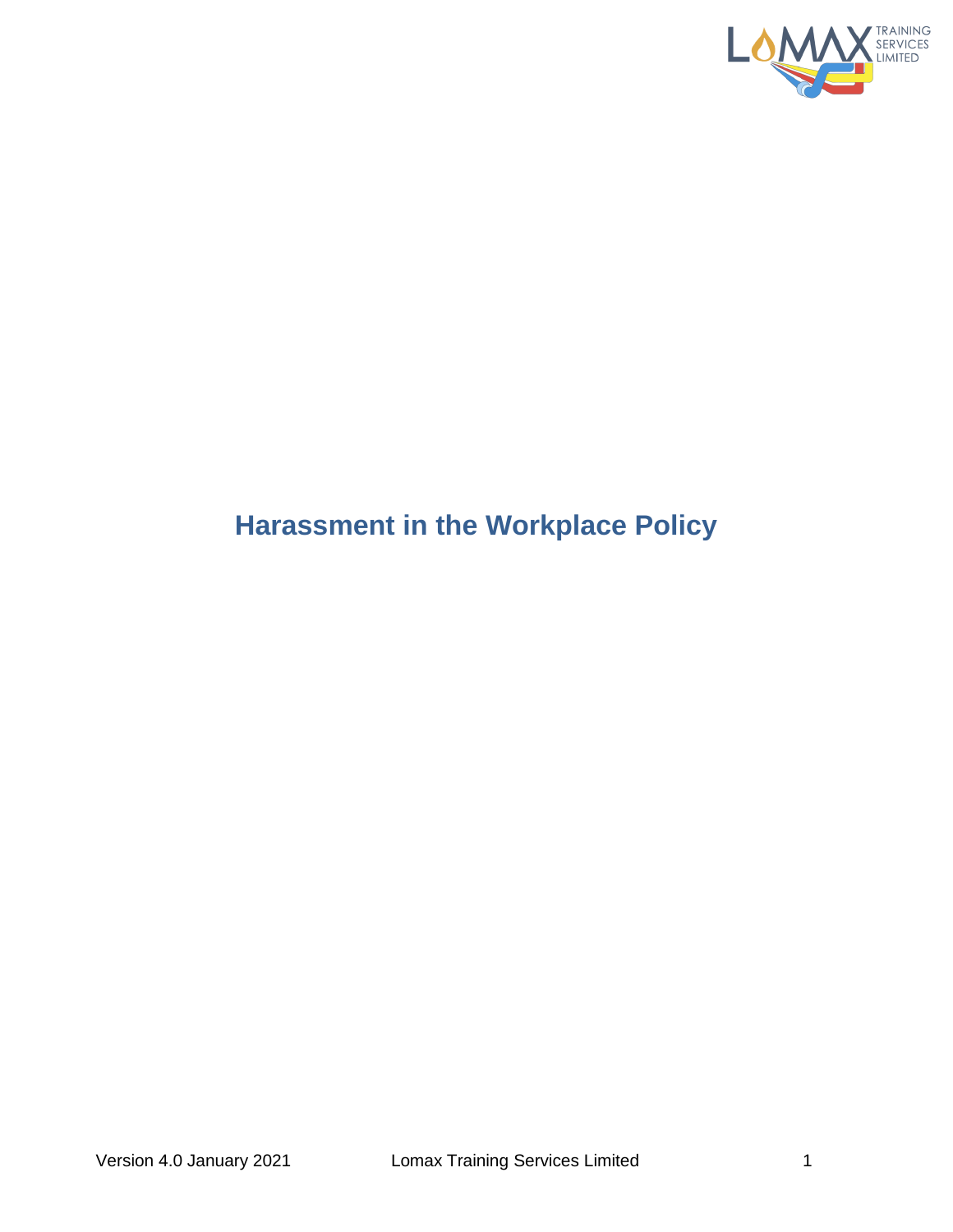

Lomax Training Services Limited is committed to providing a working environment free from all forms of harassment and intimidation. Every employee has the right to work with dignity and respect.

Sexual, racial and other forms of harassment can have a devastating impact on the individuals affected and can lead to a severe loss of employee morale. Sexual and racial harassment are both forms of unlawful discrimination and as a consequence are unlawful behaviour.

Individuals do not always realise that their behavior constitutes harassment, but they must recognise that what is acceptable to one person may not be acceptable to another.

The disciplinary procedure may be used in cases of harassment. Harassment may constitute gross misconduct depending on the circumstances of the case in question.

## **Definitions**

Sexual and Racial Harassment:

- Derogatory, insulting or lewd remarks or gestures made by a person to another which have the effect of threatening and degrading the victim, or;
- Requiring sexual favours in return for employment benefits;
- Derogatory remarks or actions relating to an individual's race, ethnic origin, nationality or skin colour;
- What the victim finds unacceptable.

### Other Forms of Harassment:

Sexual and racial harassment are two of the many types of harassment which can occur in the workplace. Other types of unacceptable behavior include harassment on the grounds of;

- Sexual orientation
- Religious or political convictions
- Real or suspected infection with AIDS/HIV
- Disability or learning difficulties
- Age
- Position within the organisation

Examples of Behaviour Classified as Harassment

Extreme forms of harassment, such as physical assault, which constitutes an offence in criminal law, are clearly recognisable. Harassment can also appear in more subtle ways. In some cases it can be unintentional on the perpetrator's part. Examples of behavior which could be classified as harassment include;

- Insensitive jokes
- Lewd comments about appearance
- Unnecessary body contact
- Speculation about a woman/man's private and sexual activities
- Threatened or actual sexual violence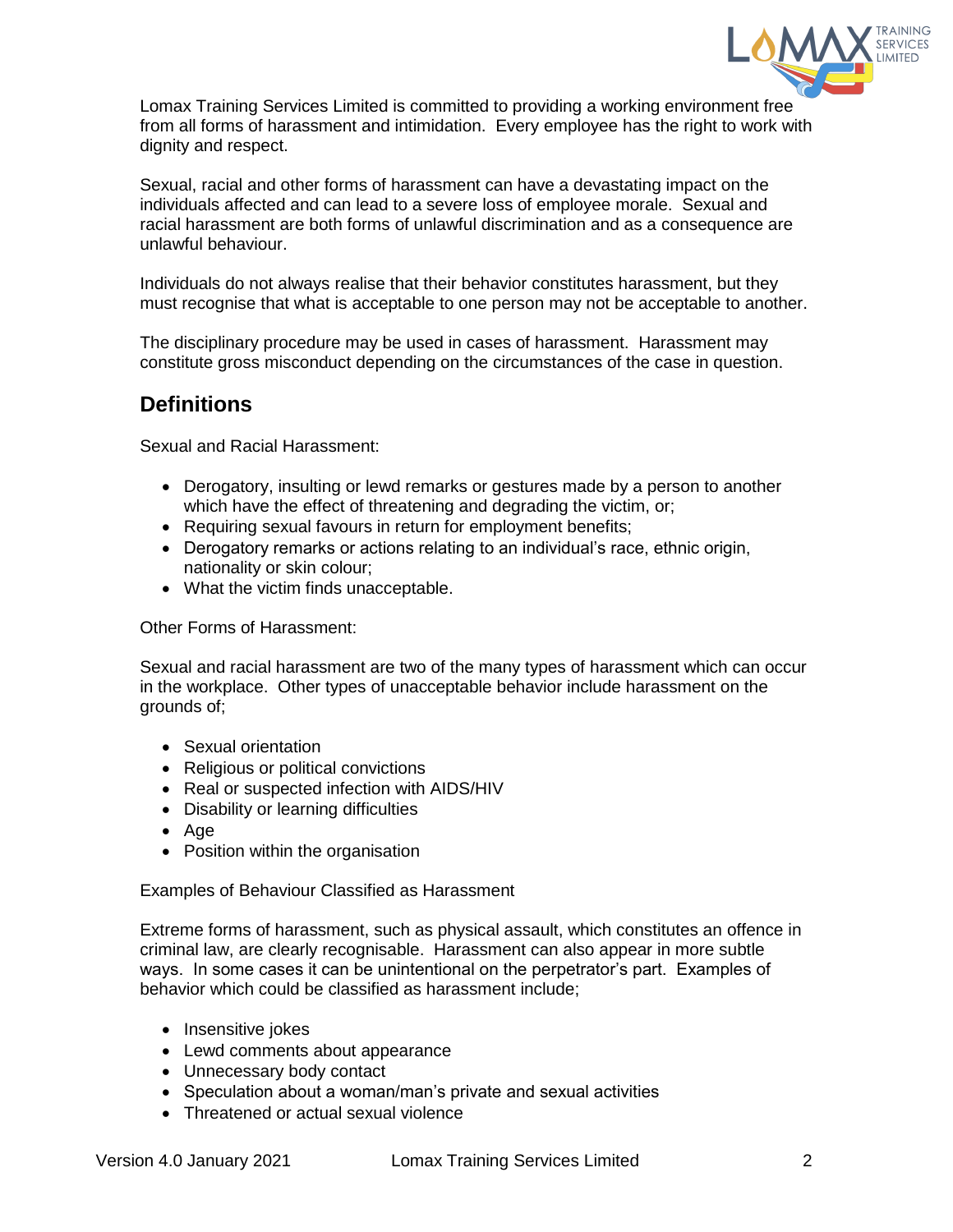

- Threat of rebuke, dismissal, loss of promotion opportunities, etc for refusal of sexual favours
- Derogatory or degrading abuse or insults which are gender-related or of a racial nature and offensive comments about dress, appearance or physique, hygiene, etc
- Isolation or non-co-operation at work, exclusion from social activities
- Verbal and written harassment through jokes, offensive language, gossip and slander, letters
- Visual display of posters, emblems
- Persistent criticism and personal abuse, bullying, ridicule, persistent downgrading by individuals in positions of power

This is not an exhaustive list of examples.

Employees are expected to behave properly outside work and if any such behavior as described above occurs in relation to another employee at a social function after working hours, or in meal breaks, or in addition to harassment in the workplace, this will be taken into account.

Harassers are not always colleagues or managers, but can be clients or contractors.

Harassment of any form is extremely sensitive and how it is tackled will vary, depending upon the nature and extent of the harassment, as well as the impact it has had on the victim.

## **Procedure**

## Informal Notification

In the first instance employees may feel that they can confront the harasser directly, making it clear to the harasser that their behaviour is unacceptable and it must stop. In addition, you should discuss the harassment with your manager. The harasser may until this point be unaware that their behaviour is causing offence.

If the employee feels that he/she is unable to do this verbally, or if it has little impact, then a written request may be more effective.

In some cases, you may feel unable to confront the harasser yourself, or may feel that the harassment is of such a serious nature as to warrant further investigation and action. In these cases, discuss the harassment with your manager.

The alleged harassment will be investigated by your manager, or another appropriate manager. If the harassment is of a more serious nature, or victimisation occurs, or the harassment does not stop, the disciplinary procedure will be invoked. When the harasser is a customer or contractor, appropriate action will be taken.

### Recording details or witnesses

It is important to record the details of any incidents including times, dates, nature of incident and whether there were any witnesses. If the harassment leads to a full investigation, witnesses will be asked to provide written statements.